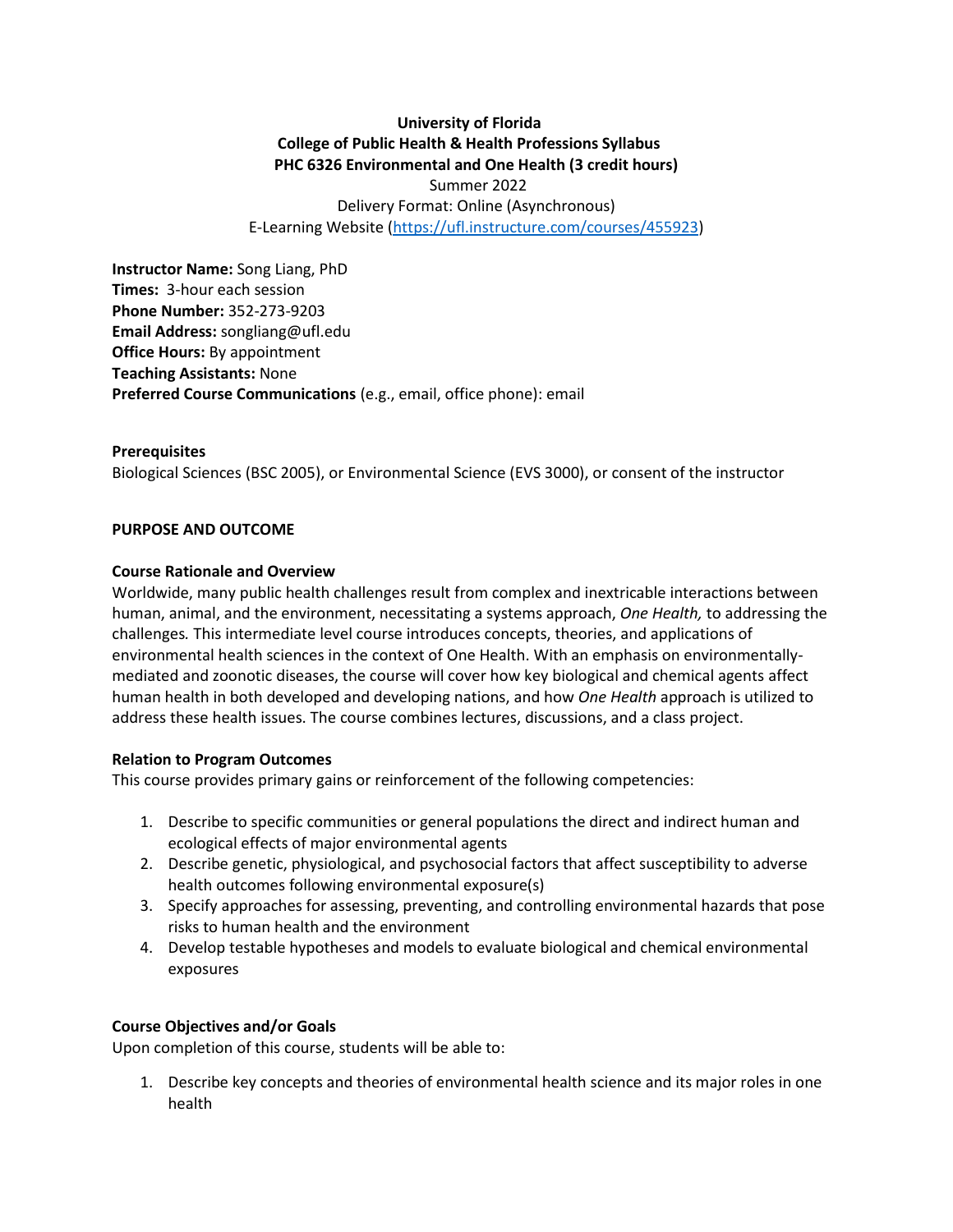- 2. Identify and discuss environmental origins and determinants of health as related to exemplary diseases of human-animal-environment linkages
- 3. Determine the exposure pathways for key toxins and pathogens, including human-animalenvironmental exposure, vector-borne, waterborne, and airborne transmission
- 4. Assess the effects of global environmental change on health and how both local and global factors affect disease transmission within and between countries
- 5. Identify and examine major environmental health interventions used to prevent disease and improve human and animal health at the individual, community, and population levels
- 6. Apply the one health systems approach for addressing interdisciplinary environmental health problems

## **Instructional Methods**

- 1. Lectures are for orientation. Students are responsible for all the material presented in the lectures and are strongly urged to complete assigned readings
- 2. Readings and resources: Required readings and resources will be posted in the course site
- 3. Assessments: A variety of assessments will be used in this course, including exams, and a special project and discussion

## **What is expected of you?**

You are expected to actively engage in the course throughout the semester. Your participation fosters a rich course experience for you and your peers that facilitates overall mastery of the course objectives.

# **DESCRIPTION OF COURSE CONTENT**

#### **Topical Outline/Course Schedule**

| Week                                | Topic(s)                                                                                                                          | <b>Speaker</b>         | <b>Reading</b>                                | <b>Assignment</b> |
|-------------------------------------|-----------------------------------------------------------------------------------------------------------------------------------|------------------------|-----------------------------------------------|-------------------|
| Week 1<br>$5/9$ <sup>~</sup> $5/13$ | Course introduction<br>Introduction to global<br>٠<br>environmental health                                                        | Liang                  | 1, 2(RL)<br>Chapter 2 (OH1)                   |                   |
| Week 2<br>$5/16^{\sim}5/20$         | Global burden of disease:<br>$\bullet$<br>concepts and applications<br>Environmental burden of<br>$\bullet$<br>disease            | Liang                  | $3, 4, 8, 5$ (RL)                             |                   |
| Week 3<br>$5/23^{\sim}5/27$         | Environmental<br>$\bullet$<br>epidemiology and ecology in<br>one health<br>Environmental toxicology in<br>$\bullet$<br>one health | Liang<br><b>Bisesi</b> | Chapter 1 & 3 (EH)<br>Chapter 2 (EH)<br>6(RL) |                   |
| Week 4<br>$5/31^6/3$                | Risk assessment in one<br>$\bullet$<br>health                                                                                     | Havelaar               | Chapter 29 (EH)<br>Chapter 8 (OH2)            |                   |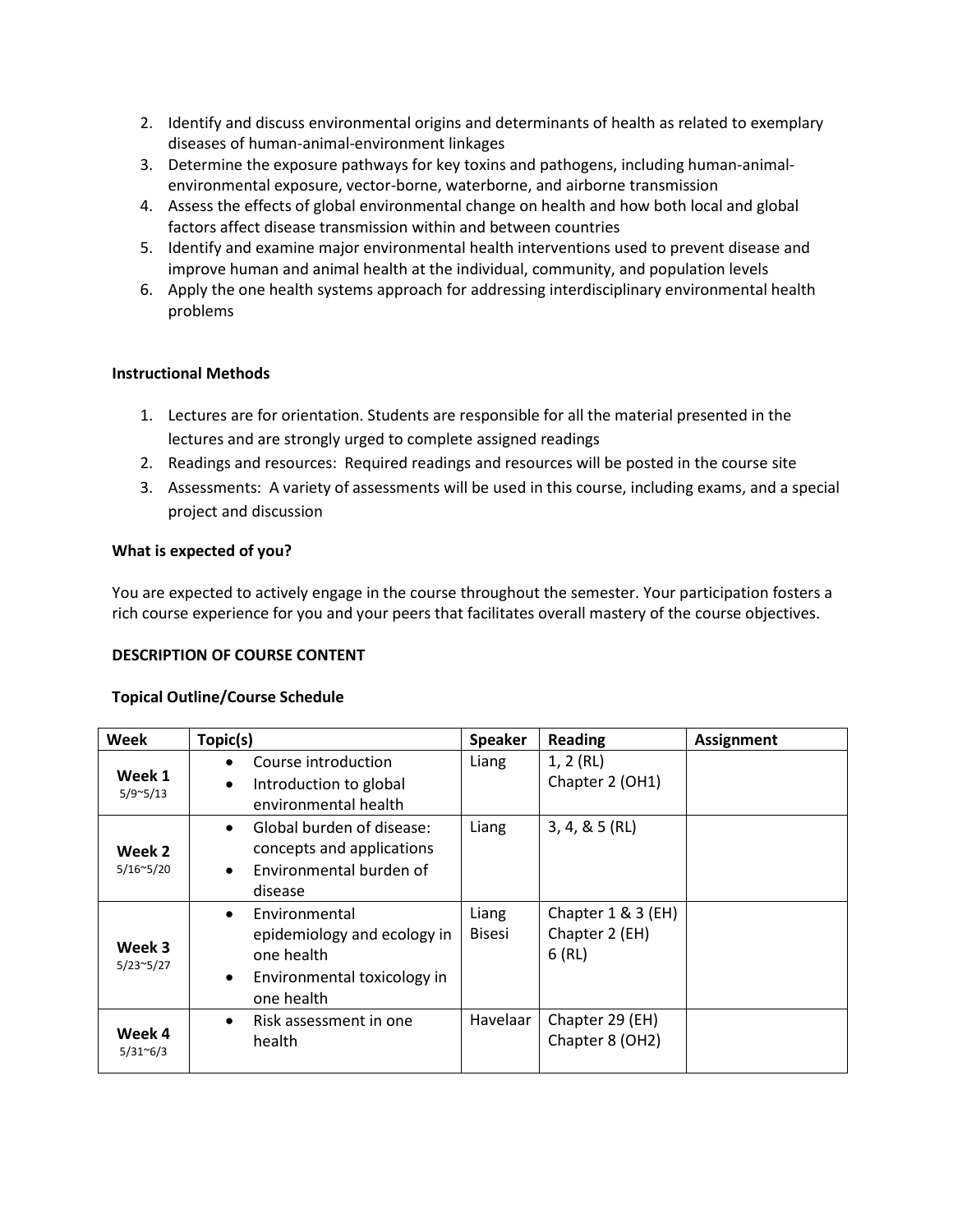| <b>Week</b>                       | Topic(s)                                                                                                                                                                          | <b>Speaker</b>    | <b>Reading</b>                                     | <b>Assignment</b>                                                                                                                                    |
|-----------------------------------|-----------------------------------------------------------------------------------------------------------------------------------------------------------------------------------|-------------------|----------------------------------------------------|------------------------------------------------------------------------------------------------------------------------------------------------------|
| Week 5<br>$6/6$ <sup>~6</sup> /10 | One Health: systems<br>$\bullet$<br>thinking & circular health<br>Systems approaches in<br>$\bullet$                                                                              | Capua             | Chapters 4,5, & 6<br>(OH1)<br>Chapter 10 (OH2)     |                                                                                                                                                      |
|                                   | environmental & one health                                                                                                                                                        |                   | 2(RL)                                              |                                                                                                                                                      |
| Week 6<br>6/13~6/17               | Indoor and outdoor<br>$\bullet$<br>pollution - a global<br>perspective<br>Air pollution & infectious<br>diseases                                                                  | Coker<br>Liang    | Chapter 12 (EH)<br>Chapter 4.2 (OH1)<br>7 & 8 (RL) | Topic & background<br>of class project (due<br>6/13                                                                                                  |
|                                   | Midterm Exam review                                                                                                                                                               |                   |                                                    |                                                                                                                                                      |
| $6/20^{\circ}6/24$                | No class                                                                                                                                                                          |                   |                                                    | Summer break                                                                                                                                         |
| Week 7<br>$6/27^{\sim}7/1$        | Global environment & one health<br>Environmental/climate<br>change & one health<br>Transmission and control of<br>vector-borne diseases                                           | Liang             | Chapter 10 (EH)<br>9, 10, & 11 (RL)                | Midterm exam<br>Open 6/27~7/1                                                                                                                        |
| Week 8<br>$7/5^{\sim}7/8$         | Water/foods & one health<br>Water, sanitation, and<br>$\bullet$<br>hygiene<br>Foodborne diseases and the<br>$\bullet$<br>environment                                              | Ali<br>Liang      | Chapters 15 & 18<br>(EH)<br>12 & 13 (RL)           | Proposed<br>methodologies of<br>class project (due<br>7/5)                                                                                           |
| Week 9<br>$7/11^{\sim}7/15$       | Development & one health<br>Agriculture, antibiotics, and<br>zoonotic diseases<br>Urbanization & health                                                                           | Jeong<br>Liang    | Chapter 5 (OH1)<br>14, 15, & 16 (RL)               |                                                                                                                                                      |
| Week 10<br>7/18~7/22              | <b>Emerging infectious diseases &amp; one</b><br>health<br>The evolving human<br>$\bullet$<br>environment<br>Human-animal-<br>$\bullet$<br>environmental pathogen<br>transmission | Maurelli<br>Liang | Chapter 11 (OH2)<br>17 & 18 (RL)                   |                                                                                                                                                      |
| Week 11<br>$7/25^{\sim}7/29$      | Social sciences in environmental &<br>one health<br>Roles of social sciences<br>Case studies<br>Final exam review                                                                 | McKune<br>Liang   | Chapter 20 (EH)<br>Chapter 8 (OH2)                 | Project presentation<br>due in Assignment &<br>Discussion by 7/25                                                                                    |
| Week 12<br>$8/1^{\circ}8/5$       | Class project presentation:<br>Peer comments<br>Written report<br>Final exam                                                                                                      | Liang             |                                                    | <b>Final exam</b><br>Open 8/1~8/5<br>Peer comments on<br>class projects due in<br>discussion by 8/3<br>Written report due<br>in Assignment by<br>8/3 |

*Other key dates:* Midterm and final exam review will be posted on Week 6 and Week 11, respectively.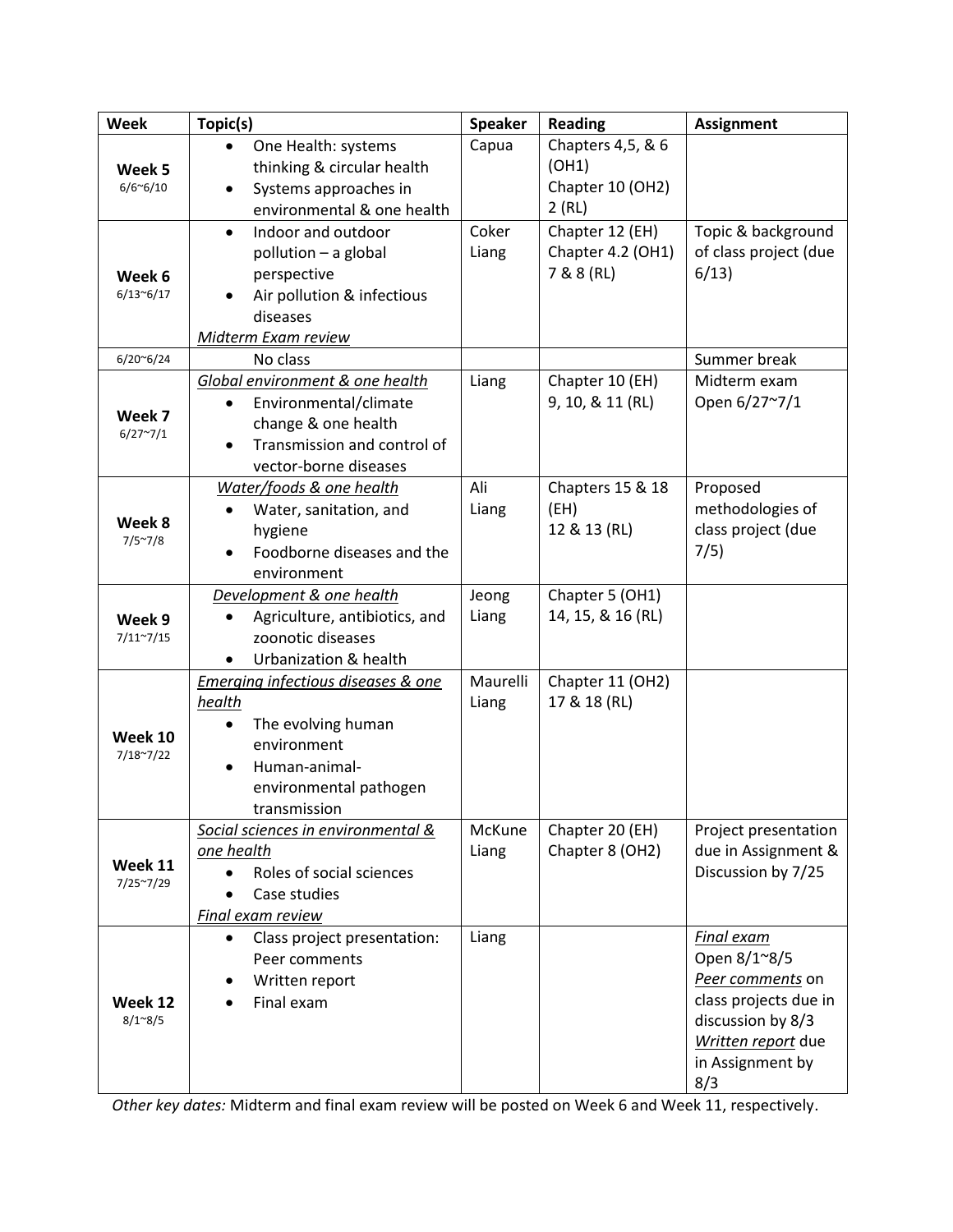## **Course Materials and Technology**

### *Textbooks*

- 1. Environmental Health: from Global to Local ( $2<sup>nd</sup>$  edition). Howard Frumkin, John Wiley & Sons, Inc., 2010 (*EH*)
- 2. One Health: People, Animals, and the Environment. Ronald M. Atlas & Stanley Maloy, ASP Press, 2014 (*OH1)*
- 3. One Health: The Theory and Practice of Integrated Health Approaches. Jakob Zinsstag et al., CAB International, 2015 (*OH2)*

In addition to the textbooks, literatures for specific lectures are required (see reading list below). All textbooks and literatures are available electronically through the University of Florida Library.

#### *e-Learning in Canvas site*

There will be an online site for this course in Canvas, the learning management system supported by the University. Log in a[t https://elearning.ufl.edu/](https://lss.at.ufl.edu/) and go to the course site. Here, I will post the syllabus, lecture presentations, exam reviews, and allow for discussions/chats (e.g. on exams and the class project) amongst the students and course leaders. You will also turn in your class project report through this site. Once the course begins, all communication will take place through the e-Learning in Canvas site. This includes all emails. This will eliminate any issues with students not getting emails due to connection problems. It will be your responsibility to check the site on a routine basis to keep up with announcements, emails, and course modifications.

For technical support related to course materials and links, please contact me.

# *Reading list* (RL)

- 1. Corvalán C, Hales S, McMichael AJ, Millennium Ecosystem Assessment (Program), World Health Organization. Ecosystems and human well-being: health synthesis. Geneva, Switzerland: World Health Organization; 2005. (*read page 11-26*)
- 2. Eisenberg JN, Desai MA, Levy K, Bates SJ, Liang S, Naumoff K, et al. Environmental determinants of infectious disease: a framework for tracking causal links and guiding public health research. Environ Health Perspect. 2007;115(8):1216-23. doi: 10.1289/ehp.9806. PubMed PMID: 17687450; PubMed Central PMCID: PMC1940110.
- 3. Prüss-Üstün A, Corvalán C, World Health Organization. Preventing disease through healthy environments: towards an estimate of the environmental burden of disease. Geneva, Switzerland: World Health Organization; 2006. (Chapter 4: Methods) [\(http://www.who.int/quantifying\\_ehimpacts/publications/preventingdisease.pdf\)](http://www.who.int/quantifying_ehimpacts/publications/preventingdisease.pdf)
- 4. Carlton EJ, Liang S, McDowell JZ, Li HZ, Luo W, Remais JV. Regional disparities in the burden of disease attributable to unsafe water and poor sanitation in China. B World Health Organ. 2012; **90**(8): 578-87.
- 5. Smith KR, Corvalan CF, Kjellstrom T. How much global ill health is attributable to environmental factors? Epidemiology. 1999; **10**(5): 573-84.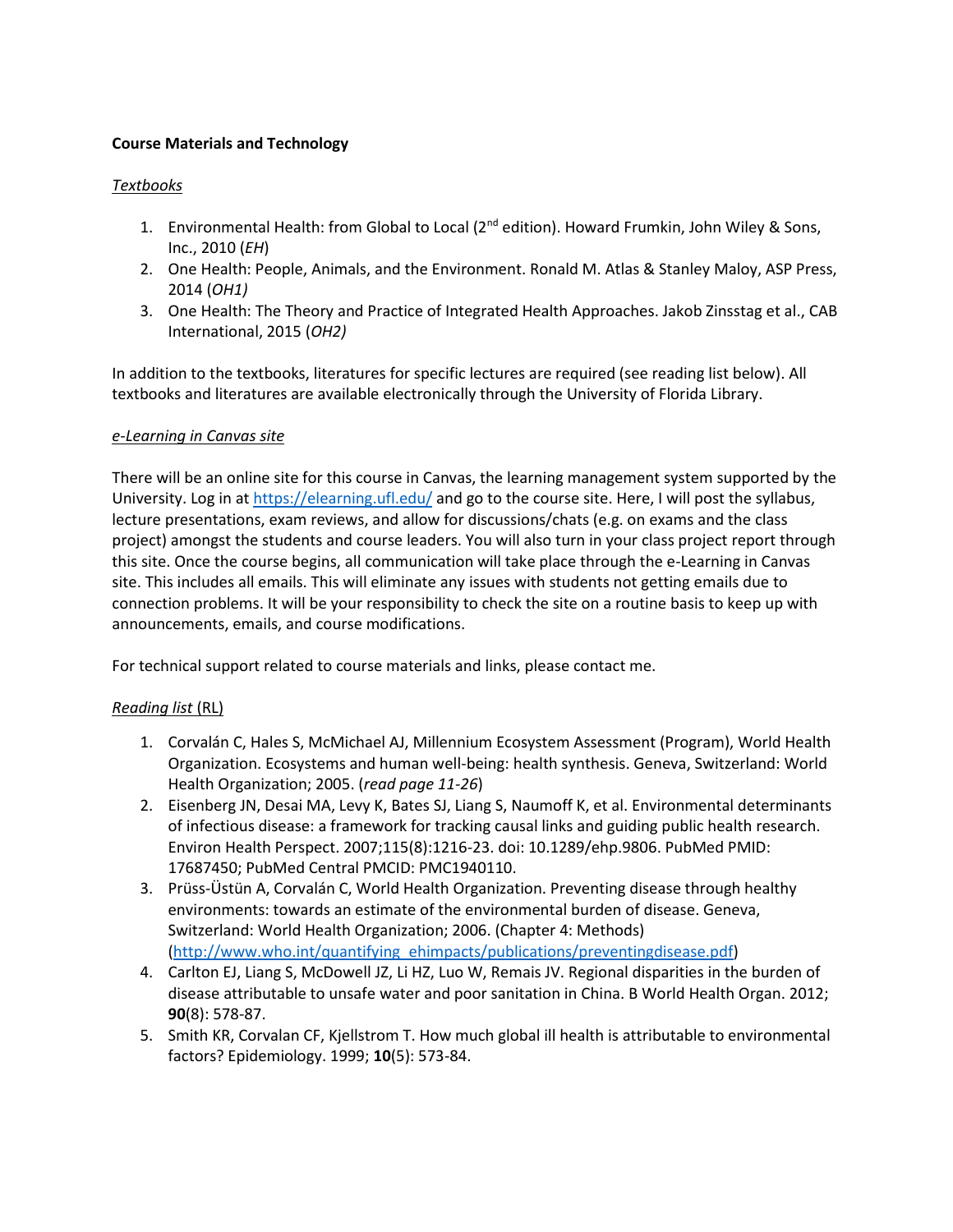- 6. Feingold BJ, Vegosen L, Davis M, Leibler J, Peterson A, Silbergeld EK: A niche for infectious disease in environmental health: rethinking the toxicological paradigm. *Environ Health Perspect*  2010, 118(8):1165-1172.
- 7. Lin HH, Ezzati M, Murray M: Tobacco smoke, indoor air pollution and tuberculosis: a systematic review and meta-analysis. *PLoS Med* 2007, 4(1):e20.
- 8. Wu, X., Nethery, R., Sabath, M.B., Braun, D., Dominici, F. Exposure to air pollution and COVID-19 mortality in the University States. 2020 [\(https://github.com/wxwx1993/PM\\_COVID/blob/master/Manuscript/PM%20and%20COVID%20](https://github.com/wxwx1993/PM_COVID/blob/master/Manuscript/PM%20and%20COVID%20mortality.pdf) [mortality.pdf\)](https://github.com/wxwx1993/PM_COVID/blob/master/Manuscript/PM%20and%20COVID%20mortality.pdf)
- 9. Liang, S., Kintziger, K., Reaves, P., & Ryan, S. J. (2017). Climate change impacts on human health. In E. P. Chassignet, J. W. Jones, V. Misra, & J. Obeysekera (Eds.), *Florida's climate: Changes, variations, & impacts* (pp. 125–152). Gainesville, FL: Florida Climate Institute.
- 10. Parham, P. E., & Michael, E. Modeling the Effects of Weather and Climate Change on Malaria Transmission. *Environmental Health Perspectives, 2001, 118*(5), 620-626. doi: 10.1289/ehp.0901256
- 11. Zinsstag J, Crump L, Schelling E, Hattendorf J, Maidane YO, Ali KO, Muhummed A, Umer AA, Aliyi F, Nooh F *et al*: Climate change and One Health. *FEMS Microbiol Lett* 2018, 365(11).
- 12. Ngwa, M., Liang, S., Kracalik, I., Morris, L., Blackburn, J., Mbam. L., Baonga Ba Pouth, S.F., Teboh, A., Yang, Y., Sugimoto, J., Morris, J.G., Jr. (2016). Cholera in Cameroon, 2000-2012: spatial and temporal analysis at the operational (health district) and sub climate levels. PLoS Negl Trop Dis 10(11): e0005105. doi:10.1371/journal.pntd.0005105
- 13. Yang, K., Lejeune J, Alsdorf. D, Lu, B., Shum CK, Liang S (2012). Global distribution of outbreaks of water-associated infectious diseases. *PLoS NTDs;* 6(2):e1483. (PMCID:PMC3279334)
- 14. World Health Organization. Environmental and agricultural drivers of infectious diseases of poverty. *In* Research Priorities for the Environment, Agriculture and Infectious Diseases of Poverty. The WHO Technical Report Series. The World Health Organization, 2013.
- 15. World Health Organization. Environment, agriculture and infectious diseases of poverty: selected example. *In* Research Priorities for the Environment, Agriculture and Infectious Diseases of Poverty. The WHO Technical Report Series. The World Health Organization, 2013.
- 16. Gong P, Liang S, Carlton EJ, Jiang Q, Wu J, Wang L, Remais JV: Urbanisation and health in China. *Lancet* 2012, 379(9818):843-852.
- 17. Liang S, Seto EYW, Remais JV, Zhong B, Yang CH, Hubbard A, et al. Environmental effects on parasitic disease transmission exemplified by schistosomiasis in western China. Proc Natl Acad Sci USA. 2007; **104**(17): 7110-5.
- 18. Galvani AP, Bauch CT, Anand M, Singer BH, Levin SA: Human-environment interactions in population and ecosystem health. *Proc Natl Acad Sci U S A* 2016, 113(51):14502-14506.

# **ACADEMIC REQUIREMENTS AND GRADING**

**Exams (55% overall)** – Midterm (25%) and final exam (30%)

Midterm and final exams will test students' grasp of key knowledge and principles covered in class and applications of such knowledge in practice. The midterm will be worth 25% and the final will be worth 30% of your overall course grade. The final exam will be cumulative (i.e. based on materials covered in whole semester) but mostly on the  $2^{nd}$  half (i.e. from midterm and onward). For both midterm and final exam, a review question sheet, which is primarily based on lecture notes, will be posted on the course website one week before the exam.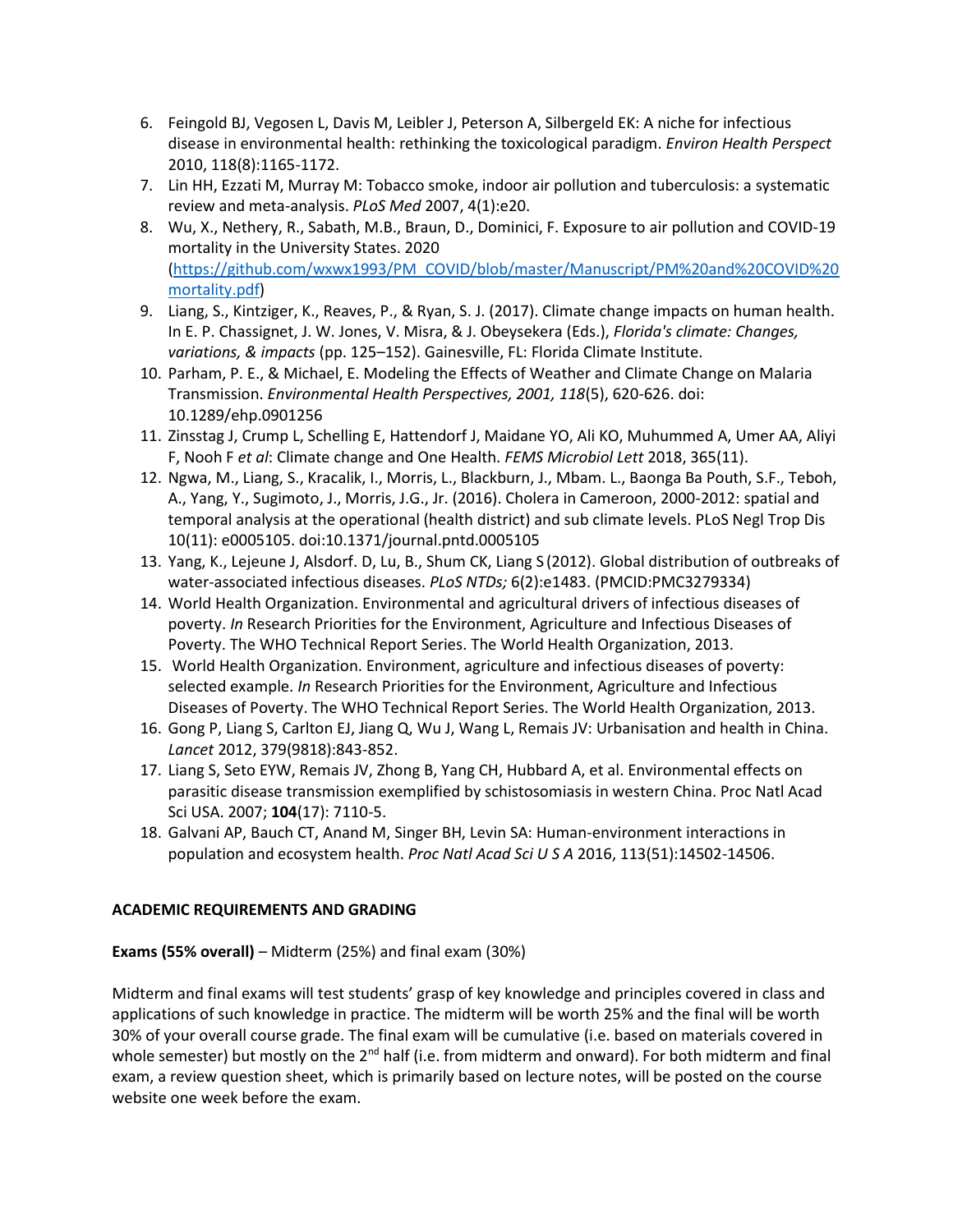These exams will be conducted via the online proctoring service, Honorlock. The use of Honorlock does not require pre-scheduling by students. Prior to test start, students must be prepared to show picture ID. Students must have some administrative permissions on your computer, must take exams with no one else in the room, and will be monitored via their webcam during exams. More information about Honorlock will be posted in the course site. Please see the "Taking Exams" document posted in the course site and the information below on exam proctoring

[\(https://dce.ufl.edu/media/dceufledu/pdfs/Honorlock-Student-Exam-Preparation-Information.pdf\)](https://dce.ufl.edu/media/dceufledu/pdfs/Honorlock-Student-Exam-Preparation-Information.pdf)

## **Class Project (45% overall)**

Each student is required to undertake an individual class project relevant to environmental and one health. Projects may involve original research (e.g. a study involving data collection and analysis; *check with the instructor if a research project is envisioned that will involve human subjects*), analysis of secondary (including published) data, or modeling-based studies. The project should define a clear research question and study design. The class project consists of three components.

## *Project presentation* (8% of grade)

Students will need to present their class projects. The presentation is expected to be prepared in PowerPoint and presented in a 12~15-minute video, which will be posted in an unlisted posting in YouTube [\(http://youtube.com\)](http://youtube.com/). Detailed information on this assignment and how to post in YouTube is posted in the Assignment tool within the course site.

### *Participation - peer comments* (5% of grade)

A discussion board will be posted for each project, and the students will be required to comment on work by other students in the class. The participation is graded based on the activities the student engaged in during discussion session. Grade for participation is based on the following scale.

| Level of               | 80%-100% class | 50%-80% class  | <50% class           | No participation |
|------------------------|----------------|----------------|----------------------|------------------|
| participation in       | projects       | projects       | projects             |                  |
| discussion             |                |                |                      |                  |
| <b>Quality of post</b> | Appropriate    | Responsive and | Responsive with      | No participation |
|                        | comments:      | respectful to  | limited effort (e.g. |                  |
|                        | thoughtful,    | others         | I agree with)        |                  |
|                        | reflective, &  |                |                      |                  |
|                        | respectful to  |                |                      |                  |
|                        | others         |                |                      |                  |
| Point (out of 5)       |                | 3              |                      |                  |

# *Written report* (32%)

Each student is expected to write a class project report. The final report should be within 20-30 page limit (doubled-spaced and 11 or 12 point font size) and follow a standard journal manuscript format (e.g. Introduction, Materials and Methods, Results, Discussion and/or Conclusions, References).

To encourage steady progress in the class project throughout the semester, the final project will include the following due dates for ungraded assignments (half to one-page report on each):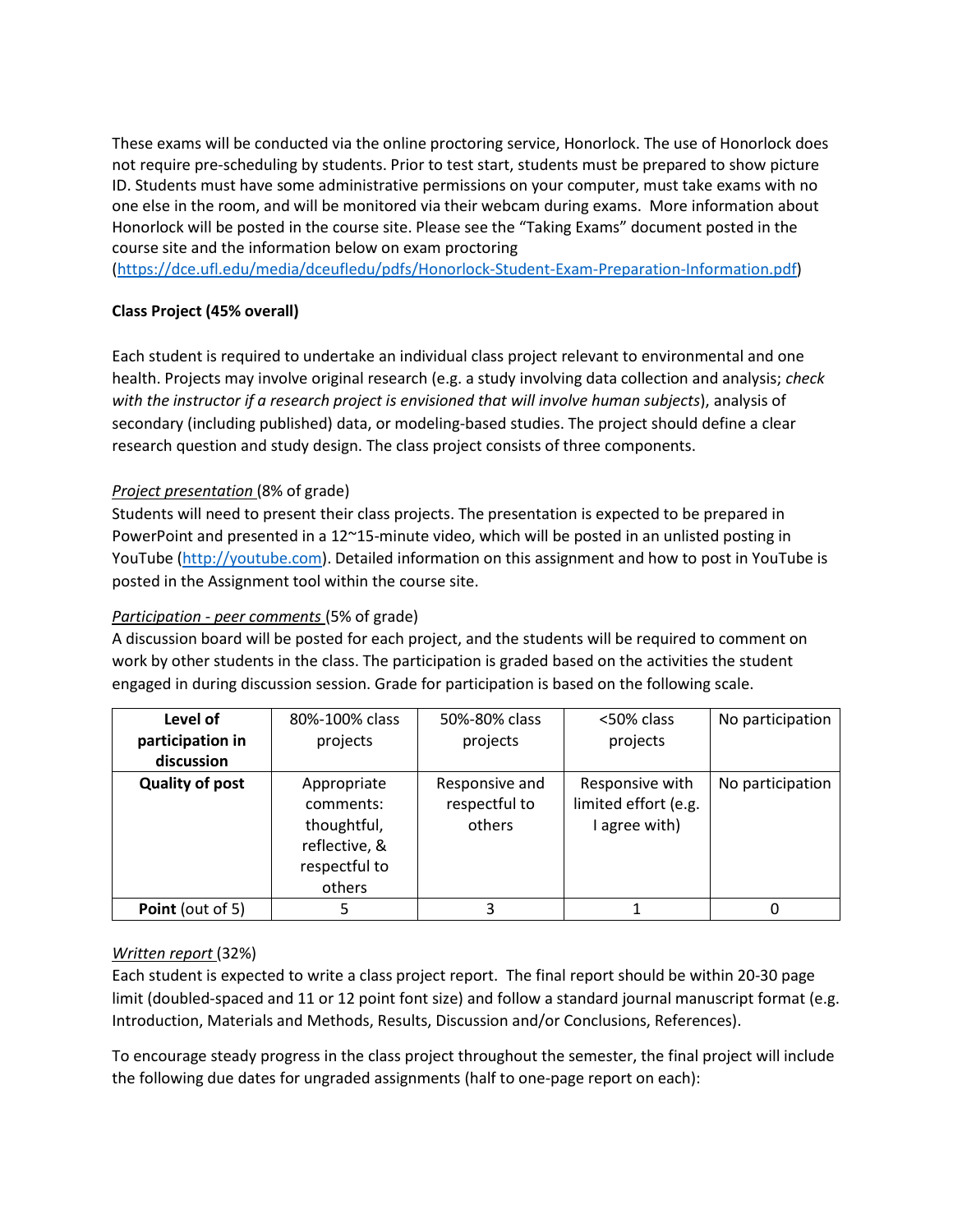- Week 6 Topic and background of the proposed study (due by 6/13)
- Week 8 Proposed methodologies (due by 7/5)

Grading rubrics for the project presentation and written report are in appendix.

#### **Grading**

Midterm exam: 25% of grade Final exam: 30% of grade Class project:

a. Presentation: 8% of grade

b. Participation: 5% of grade

c. Written report: 32% of grade

Grading rubrics for the class project (presentation and written report) are attached in appendix at the end of the syllabus.

Point System Used

| %               | 93%  | 90%  | 87% | 83% | 80% | 77%  | 73%    | 70%                 | 67% | 63% | 60% | <b>Belo</b> |
|-----------------|------|------|-----|-----|-----|------|--------|---------------------|-----|-----|-----|-------------|
|                 | to   | to   | to  | to  | to  | to   | to     | to                  | to  | to  | to  | W           |
|                 | 100% | 92%  | 89% | 86% | 82% | 79%  | 76%    | 72%                 | 69% | 66% | 62% | 60%         |
| Letter<br>Grade | A    | $A-$ | B+  | B   | B-  | $C+$ | ╭<br>֊ | ⌒<br>$\mathsf{C}^-$ | D+  | υ   | D-  |             |

Please be aware that a C- is not an acceptable grade for graduate students.

| Letter<br>Grade | Α   | А-   | $B+$ | B   | <b>B-</b> | $C+$ | $\epsilon$<br>◡ | $\mathsf{C}$ - | D+   | D   | D-   | Е   | <b>WF</b> |     | <b>NG</b> |     |
|-----------------|-----|------|------|-----|-----------|------|-----------------|----------------|------|-----|------|-----|-----------|-----|-----------|-----|
| Grade           | 4.0 | 3.67 | 3.33 | 3.0 | 2.67      | 2.33 | 2.0             | 1.67           | 1.33 | 1.0 | 0.67 | 0.0 | 0.0       | 0.0 | 0.0       | 0.0 |
| <b>Points</b>   |     |      |      |     |           |      |                 |                |      |     |      |     |           |     |           |     |

For greater detail on the meaning of letter grades and university policies related to them, see the Registrar's Grade Policy regulations at:

<http://catalog.ufl.edu/ugrad/current/regulations/info/grades.aspx>

#### **Exam Policy**

#### *Exam Proctoring Service*

Honorlock will be used for online proctoring services for the exams in this course. This service will be used by all students taking this course online, regardless of whether you are an on-campus student or not. Detailed guidelines for this proctoring system are available on your course website.

#### **Policy Related to Make up Exams or Other Work**

The expectation of this course is that you will view all lectures, read all reading assignments and complete assignments according to the syllabus schedule. Personal issues with respect to class participation or fulfillment of course requirements will be handled on an individual basis.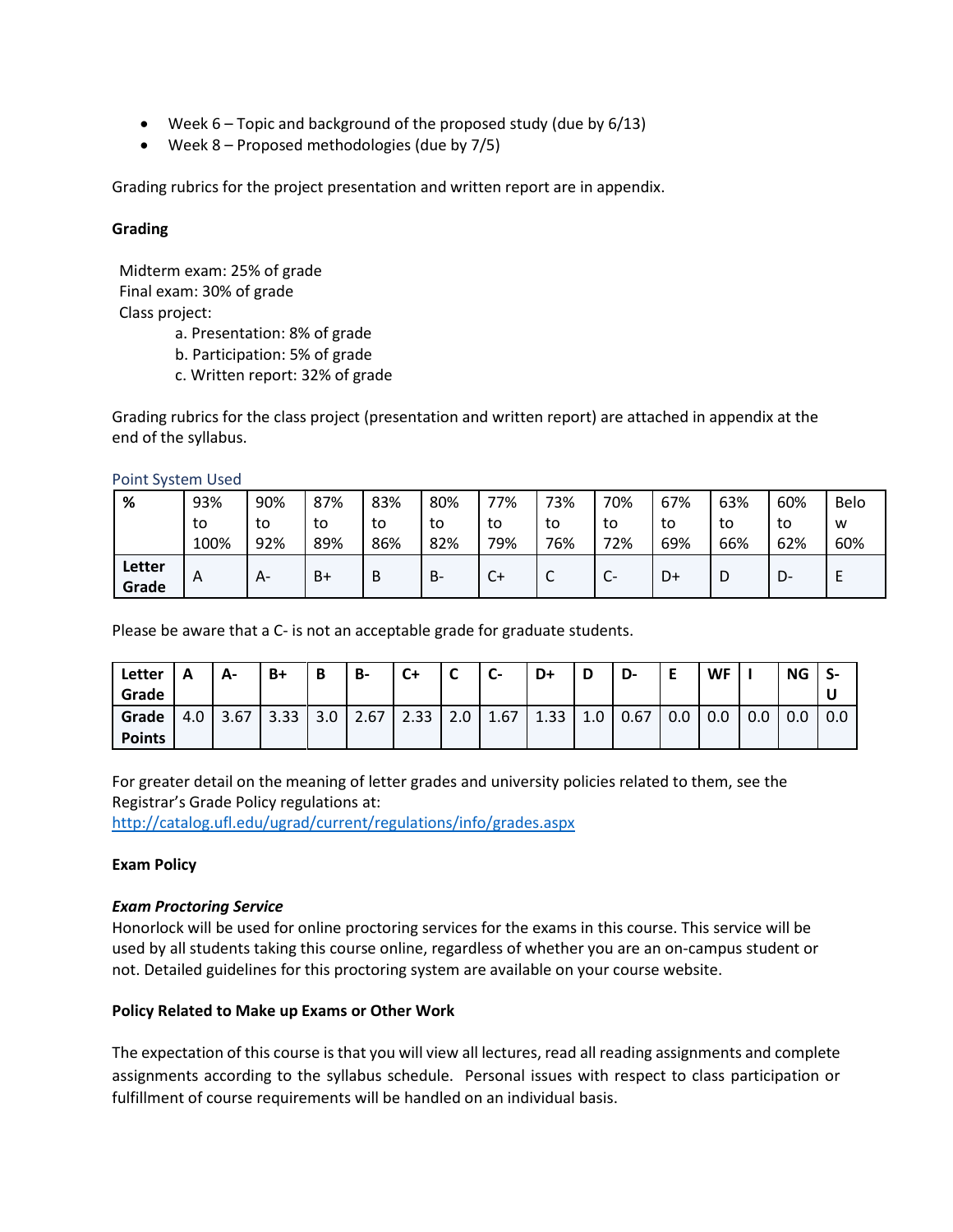Please note: Any requests for make-ups due to technical issues MUST be accompanied by the ticket number received from LSS when the problem was reported to them. The ticket number will document the time and date of the problem. You MUST e-mail me within 24 hours of the technical difficulty if you wish to request a make-up.

#### **Policy Related to Required Class Attendance**

As an online asynchronous course there is no classroom attendance required. Student participation in the course site is tracked by the Canvas system and may be referenced in regards to student participation and course advancement.

All faculty are bound by the UF policy for excused absences. For information regarding the UF Attendance Policy see the Registrar website for additional details: <https://catalog.ufl.edu/ugrad/current/regulations/info/attendance.aspx>

#### **STUDENT EXPECTATIONS, ROLES, AND OPPORTUNITIES FOR INPUT**

#### *Communication Guidelines*

Please use the Inbox tool in canvas for all communication.

#### *Academic Integrity*

Students are expected to act in accordance with the University of Florida policy on academic integrity. As a student at the University of Florida, you have committed yourself to uphold the Honor Code, which includes the following pledge:

## "**We, the members of the University of Florida community, pledge to hold ourselves and our peers to the highest standards of honesty and integrity**."

You are expected to exhibit behavior consistent with this commitment to the UF academic community, and on all work submitted for credit at the University of Florida, the following pledge is either required or implied:

#### **"On my honor, I have neither given nor received unauthorized aid in doing this assignment."**

It is your individual responsibility to know and comply with all university policies and procedures regarding academic integrity and the Student Honor Code. Violations of the Honor Code at the University of Florida will not be tolerated. Violations will be reported to the Dean of Students Office for consideration of disciplinary action. For additional information regarding Academic Integrity, please see Student Conduct and Honor Code or the Graduate Student Website for additional details: <https://www.dso.ufl.edu/sccr/process/student-conduct-honor-code/> <http://gradschool.ufl.edu/students/introduction.html>

Please remember cheating, lying, misrepresentation, or plagiarism in any form is unacceptable and inexcusable behavior.

#### **Online Faculty Course Evaluation Process**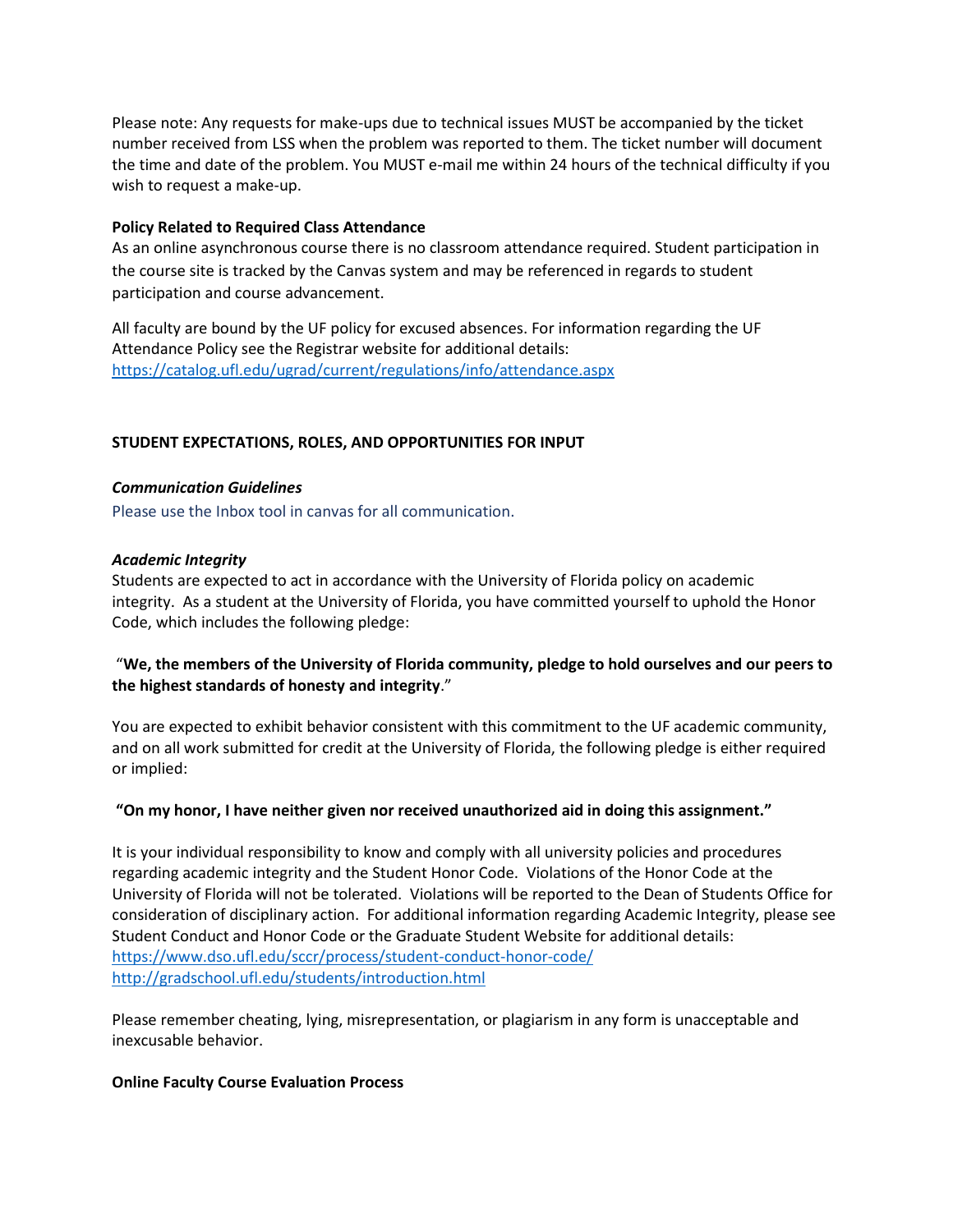Students are expected to provide professional and respectful feedback on the quality of instruction in this course by completing course evaluations online via GatorEvals. Guidance on how to give feedback in a professional and respectful manner is available at [https://gatorevals.aa.ufl.edu/students/.](https://gatorevals.aa.ufl.edu/students/) Students will be notified when the evaluation period opens, and can complete evaluations through the email they receive from GatorEvals, in their Canvas course menu under GatorEvals, or via [https://ufl.bluera.com/ufl/.](https://urldefense.proofpoint.com/v2/url?u=https-3A__ufl.bluera.com_ufl_&d=DwMFAg&c=sJ6xIWYx-zLMB3EPkvcnVg&r=y2HjEMjRMHJhfdvLrqJZlYczRsfp5e4TfQjHuc5rVHg&m=WXko6OK_Ha6T00ZVAsEaSh99qRXHOgMNFRywCoehRho&s=itVU46DDJjnIg4CW6efJOOLgPjdzsPvCghyfzJoFONs&e=) Summaries of course evaluation results are available to students at [https://gatorevals.aa.ufl.edu/public-results/.](https://gatorevals.aa.ufl.edu/public-results/)

## **SUPPORT SERVICES**

#### **Accommodations for Students with Disabilities**

If you require classroom accommodation because of a disability, it is strongly recommended you register with the Dean of Students Office [http://www.dso.ufl.edu](http://www.dso.ufl.edu/) within the first week of class or as soon as you believe you might be eligible for accommodations. The Dean of Students Office will provide documentation of accommodations to you, which you must then give to me as the instructor of the course to receive accommodations. Please do this as soon as possible after you receive the letter. Students with disabilities should follow this procedure as early as possible in the semester. The College is committed to providing reasonable accommodations to assist students in their coursework.

Students in UF Health Sciences programs should be mindful that unique course accommodations may not be applicable in a clinical, fieldwork or practicum setting. Thus, planning a semester in advance with the DRC Health Sciences Learning Specialist, Lisa Diekow *diekow@ufsa.ufl.edu*, is highly encouraged.

#### **Counseling and Student Health**

Students sometimes experience stress from academic expectations and/or personal and interpersonal issues that may interfere with their academic performance. If you find yourself facing issues that have the potential to or are already negatively affecting your coursework, you are encouraged to talk with an instructor and/or seek help through University resources available to you.

- The Counseling and Wellness Center 352-392-1575 offers a variety of support services such as psychological assessment and intervention and assistance for math and test anxiety. Visit their web site for more information: [http://www.counseling.ufl.edu.](http://www.counseling.ufl.edu/) On line and in person assistance is available.
- You Matter We Care website[: http://www.umatter.ufl.edu/.](http://www.umatter.ufl.edu/) If you are feeling overwhelmed or stressed, you can reach out for help through the You Matter We Care website, which is staffed by Dean of Students and Counseling Center personnel.
- The Student Health Care Center at Shands is a satellite clinic of the main Student Health Care Center located on Fletcher Drive on campus. Student Health at Shands offers a variety of clinical services. The clinic is located on the second floor of the Dental Tower in the Health Science Center. For more information, contact the clinic at 392-0627 or check out the web site at: <https://shcc.ufl.edu/>
- Crisis intervention is always available 24/7 from: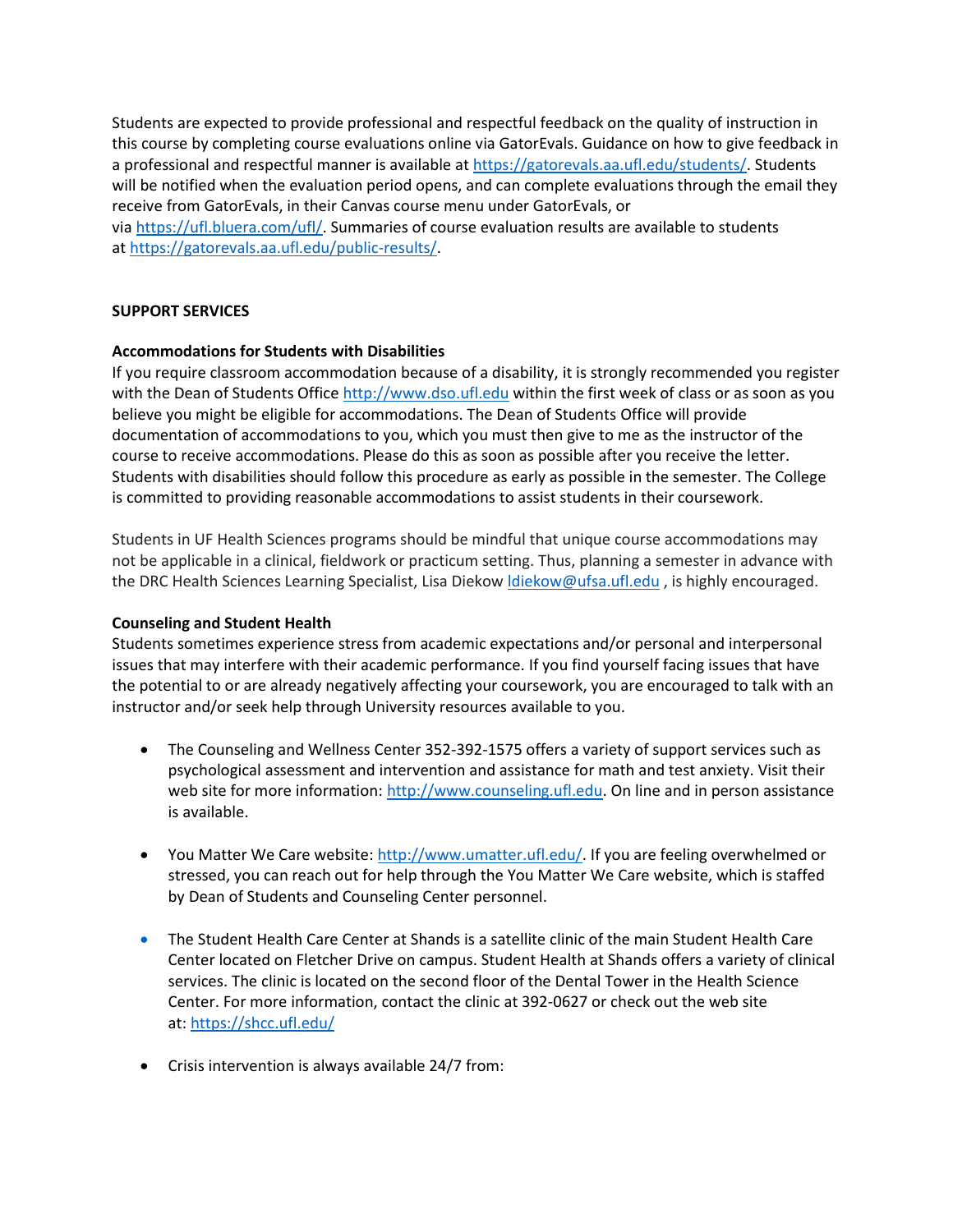Alachua County Crisis Center: (352) 264-6789 <http://www.alachuacounty.us/DEPTS/CSS/CRISISCENTER/Pages/CrisisCenter.aspx>

Do not wait until you reach a crisis to come in and talk with us. We have helped many students through stressful situations impacting their academic performance. You are not alone so do not be afraid to ask for assistance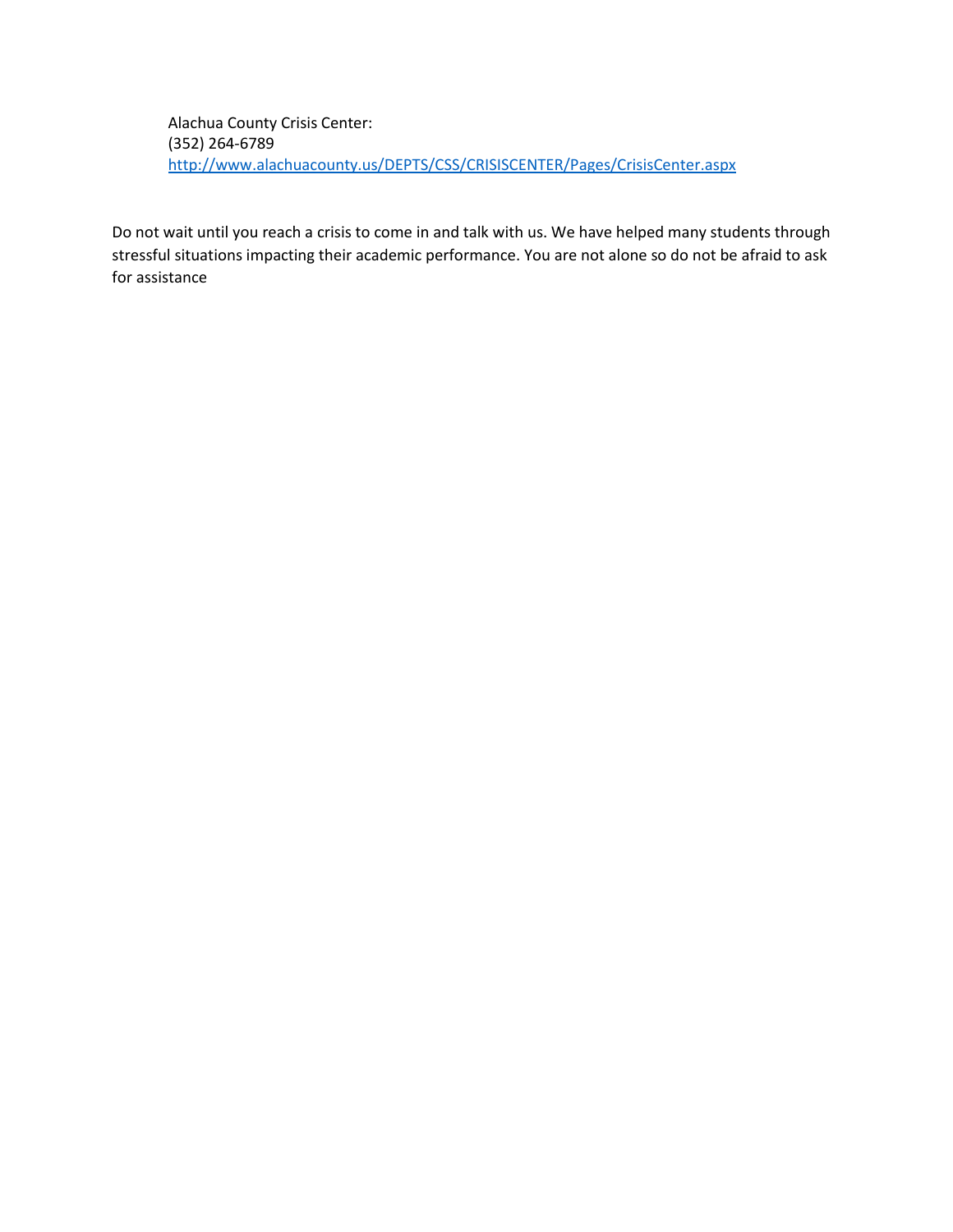# **Grading Rubrics**

# *Class Project*

The class project will be evaluated according to the following criteria.

#### *Presentation*

| Oral aspect              | <b>Score</b>             | <b>Visual aspect</b>                   | <b>Score</b>             | <b>Comments</b> |
|--------------------------|--------------------------|----------------------------------------|--------------------------|-----------------|
| Orally presented         | 4                        | Visual presentation is                 | 4                        |                 |
| information is clear and |                          | organized and appealing, with logical  |                          |                 |
| concise, delivered using |                          | flow of information, appropriate       |                          |                 |
| effective voice          |                          | use of color and design and clarity of |                          |                 |
| projection and           |                          | written material                       |                          |                 |
| inflection, eye contact, |                          |                                        |                          |                 |
| and body language.       |                          |                                        |                          |                 |
| Oral presentation is     | 3                        | Visual presentation contains relevant  | 3                        |                 |
| good, but could be       |                          | information, but could be              |                          |                 |
| improved (timing,        |                          | better organized or presented          |                          |                 |
| projection, etc.)        |                          |                                        |                          |                 |
| Fair presentation of     | $\overline{\phantom{a}}$ | Presentation is informative but lacks  | $\overline{\phantom{a}}$ |                 |
| information; not         |                          | cohesion, flow, or visual appeal       |                          |                 |
| polished, lack of        |                          |                                        |                          |                 |
| attention to detail, but |                          |                                        |                          |                 |
| informative              |                          |                                        |                          |                 |
| Orally presented         | $\mathbf{1}$             | Visual presentation is                 | $\mathbf{1}$             |                 |
| information is rushed,   |                          | hard to follow and does not add to     |                          |                 |
| difficult to hear, or    |                          | the overall presentation of the        |                          |                 |
| otherwise hard to        |                          | project                                |                          |                 |
| follow                   |                          |                                        |                          |                 |
| Total ccore:             |                          | $\int$ out of noscible $\Omega$        |                          |                 |

Total score: \_\_\_\_\_\_\_\_\_\_\_\_\_ (out of possible 8)

## *Written Report* (a

| <b>Criteria</b>                                                                                      | Score (max, 4) | <b>Comments</b> |
|------------------------------------------------------------------------------------------------------|----------------|-----------------|
| <b>Introduction and background</b>                                                                   |                |                 |
| Clear problem statement, use of relevant<br>literature and/or theories                               |                |                 |
| Clear statement of significance to<br>one/environmental health issues and<br>public health relevance |                |                 |
| <b>Methods</b>                                                                                       |                |                 |
| Clear description of study design and/or<br>data                                                     |                |                 |